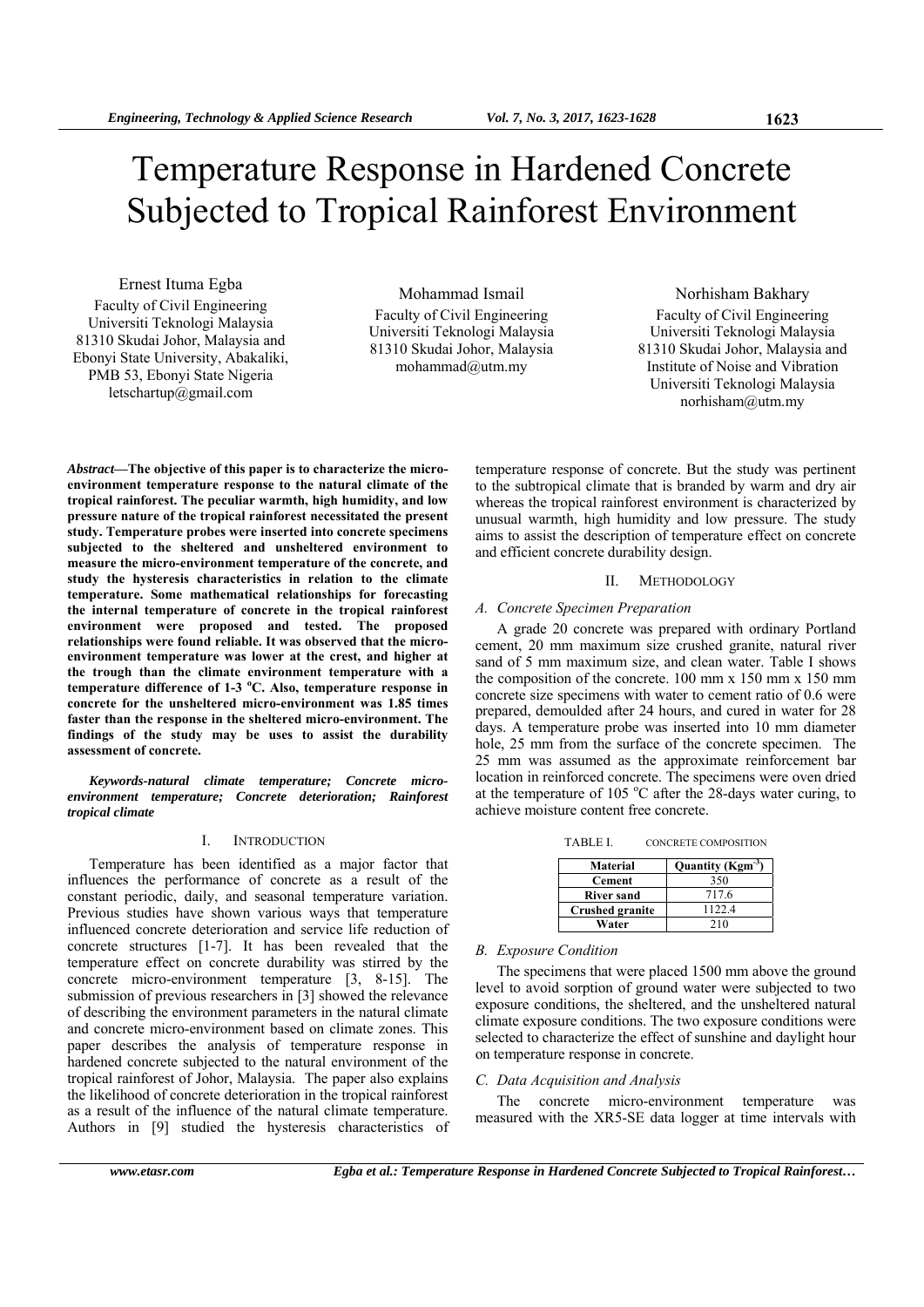the use of temperature probe. XR5-SE data logger with a dimension of 124 mm x 56.2 mm x 32.5 mm has 20 positions screw input terminals and an operating limit of -40  $\rm{°C}$  to 78  $\rm{°C}$ and above 5 % relative humidity. The test setup is shown in Figure 1. The natural climate temperature data were collected from the Johor Meteorological service. Statistical data analysis was conducted to describe the extent of likelihood of concrete deterioration in the tropical rainforest environment, as well as the hysteresis characteristics of temperature in concrete.



III. RESULTS AND DISCUSSION

## *A. Natural Climate Temperature*

The natural climate temperature T values for the month of June, and July are presented in Figures 2a and 2b respectively. The temperature envelope for June 2016 as presented in Figure 2a has the highest and lowest boundaries of 38 °C and 23 °C respectively. The June 2016 temperature data was used as the training data set to perform a waveform nonlinear curve fitting analysis to explain the temperature T and time t relationship. The function in (1) was deduced.

$$
T=30.253+5.385\sin[\pi(t+6.981)/12.003]
$$
 (1)

The function explained 80.61% of the envelope. The function was used to predict the July natural climate temperature data to ascertain its validity. The result as shown in Figure 2b indicated that it explained 84.46% of the July 2016 measured temperature with a mean square error of 2.81. Figures 2a and 2b revealed that the average temperature within the period of test is  $30.48$  °C while the difference of the amplitude crest and trough is  $15^{\circ}$ C with the daily temperaturerise period of about 8.33 hours. The result showed that value of the difference of the amplitude crest and trough differ by 85.2% compared to the case at Changsha described in [8]. This suggests varying impact of temperature on concrete performance as a result of different degrees of daily temperature fluctuation in the environment. It supports the proposition of researchers that characterization of environmental parameters in the natural climate, and concrete micro-environment should be based on climate zones for adequate design of durable concrete structures [3, 9].



Fig. 2. Natural climate temperature values: (a) month of June 2016, (b) measured and predicted values for the month of July 2016

Also, the cluster analysis chart of the natural climate temperature for the month of June, and July 2016 are presented in Figures 3a, and 3b respectively. The chart showed that the natural climate temperature was above 30 °C for 53.70% of the studied period. The results indicated that the environment favours significant carbonation, and corrosion of concrete. The deduction was made based on Arrhenius theory and the submission of researchers that concrete deterioration, carbonation and corrosion increase as temperature increases [10-12]. Also, it was opined in [12] that the corrosion of reinforced concrete aggravates from temperature of 20  $^{\circ}$ C; intensifies as the temperature approaches  $40^{\circ}$ C; and decreases above 40  $^{\circ}$ C. The implication is that the tropical rainforest environment of Johor in Malaysia is absolutely conducive for concrete deterioration and corrosion, since the natural climate temperature envelop falls within 20  $\textdegree$ C to 40 °C. In addition, the environment permits intensified rate of corrosion, since the temperature is above  $30^{\circ}$ C, 53.70% of the time.

#### *B. Concrete Micro-Environemnt Temperature*

The daily temperature variations in the climate environment, and the micro-environment for the sheltered and unsheltered concrete specimens are presented in Figure 4. It shows the hysteresis characteristics of temperature response in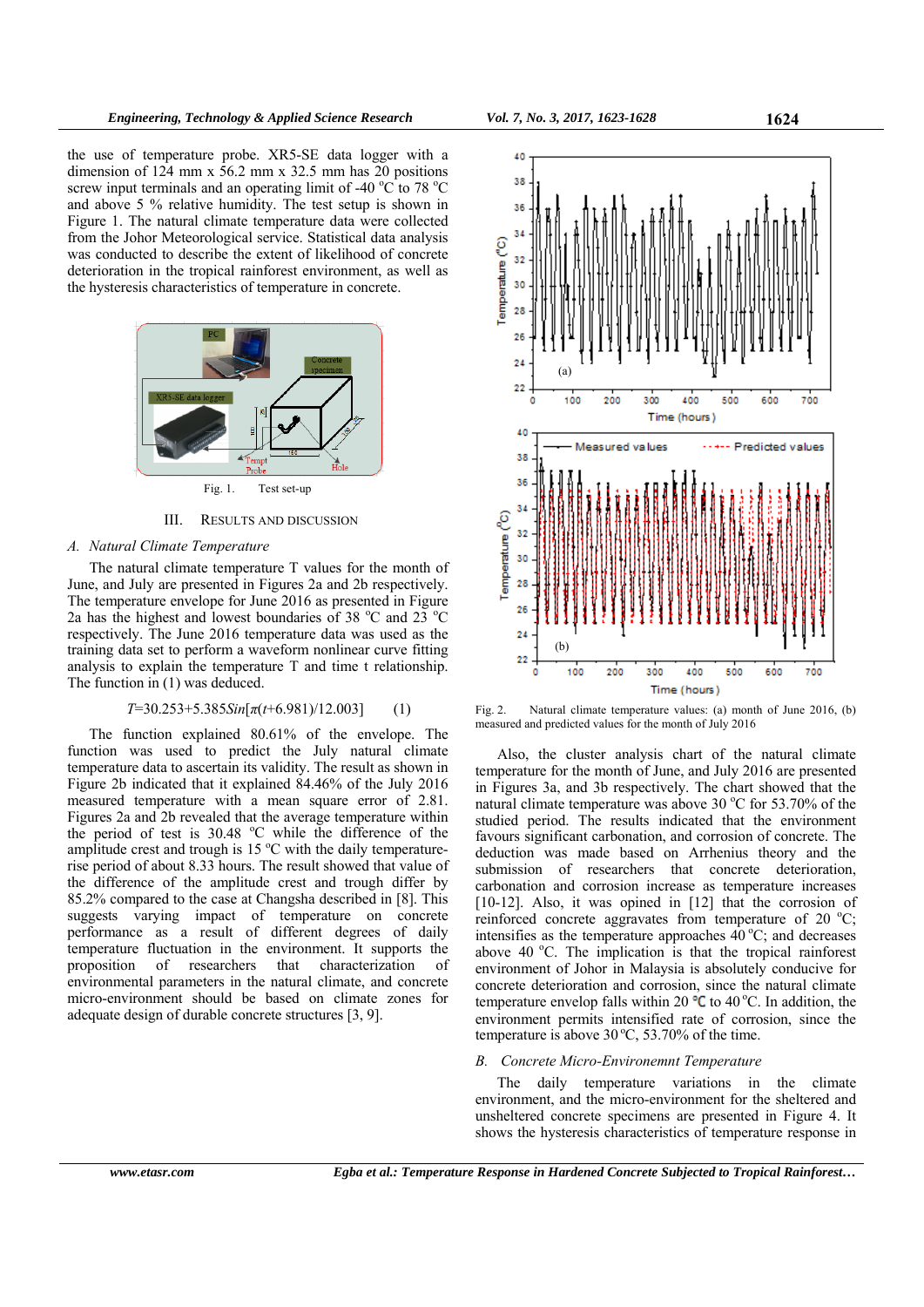concrete micro-environment. Figures 4a and 4b reveal that the climate environment temperature rises at a faster rate than the micro-environment temperature from the sunrise time to the maximum temperature some hours after the noon time; and falls faster than the micro-environment temperature through the sunset time to the night period. This behaviour could be attributed to the change of transmission medium of temperature, and the coupled effect of heat convection, and conduction. It was observed that the micro-environment temperature was lower at the crest, and higher at the trough than the climate environment temperature with a temperature difference of 1-3 °C. It was deduced from Figure 4c that temperature response in concrete for the unsheltered microenvironment was faster 1.85 times more than the response in the sheltered micro-environment. Also, Figure 4a shows that it took the micro-environment temperature a minimum of 9 hours to attain the climate environment temperature. The findings agreed with the observation of previous studies that the peak and valley points of micro-environment temperature lag behind the corresponding climate environment temperature with varying values of the range of  $1-7$  °C [8-9, 13].



The micro-environment temperature data of  $1<sup>st</sup> - 3<sup>rd</sup>$  June 2016 was used as the training data to perform a waveform function nonlinear curve fitting analysis to explain the temperature and time relationship. The mathematical expressions for the unsheltered and sheltered microenvironment are presented in (2) and (3) respectively.

$$
T_u=31.481+4.531\text{Sin}[\pi(t+9.208)/12.035]
$$
\n
$$
T_s=30.943+4.046\text{Sin}[\pi(t+9.129)/12.040]
$$
\n(3)

where  $T_u$  and  $T_s$  denote unsheltered micro-environment temperature, and sheltered micro-environment temperature respectively.

Equations (2) and (3) were used to predict the unsheltered and sheltered micro-environment temperatures respectively, for July  $4 -$  July 6. The result shown in Figure 5 indicated that  $(2)$ explained 83.72% of the July 2016 measured unsheltered micro-environment temperature with a mean square error of 2.79; while (3) described 85.82% of the July 2016 measured sheltered micro-environment temperature with a mean square error of 2.00. The result indicated that the expressions were valid for predicting concrete micro-environment temperature.

The daily temperature range for the climate environment is presented in Figure 6. It is indicated that the daily temperature varied most and least at the range of 14  $\degree$ C and 6  $\degree$ C respectively, with the average range at  $10.84$  °C. Figure 7 shows the temperature difference for the unsheltered and sheltered micro-environment. Temperature difference described the extent the micro-environment temperature varied from the average daily natural climate temperature. The diagram revealed lesser temperature difference for the unsheltered environment than the sheltered environment. The finding affirmed the claim that temperature response in unsheltered concrete micro-environment is higher than the sheltered micro-environment as a result of sunshine and daylight effects [8-9]. Nevertheless, relationships amongst temperature difference and temperature range are presented in Figures 8(a) and 8(b). The following mathematical expressions were deduced from the relationship by linear regression;

$$
\begin{array}{ll}\nAT_u = -0.024R - 0.009 & (4) \\
AT_s = 0.041R - 0.190 & (5)\n\end{array}
$$

The relationship amongst temperature difference and temperature range for the unsheltered concrete and sheltered concrete are explained in (4) and (5) respectively. The mathematical expressions are useful for predicting concrete micro-environment temperature, providing the daily natural climate temperature range  $R$  is known. Be that as it may, the statistics above revealed that the concrete micro-environment temperature was higher than  $30 °C$  for  $80.33%$  exposure duration. This value is far from 53.70% recorded for the natural climate temperature. This suggests that concrete microenvironment temperature is much more responsible for temperature effect on concrete durability. The result is in agreement with earlier studies [8-9, 13-15].

Fig. 3. Cluster analysis of natural climate temperature values: (a) month of June 2016, (b) month of July 2016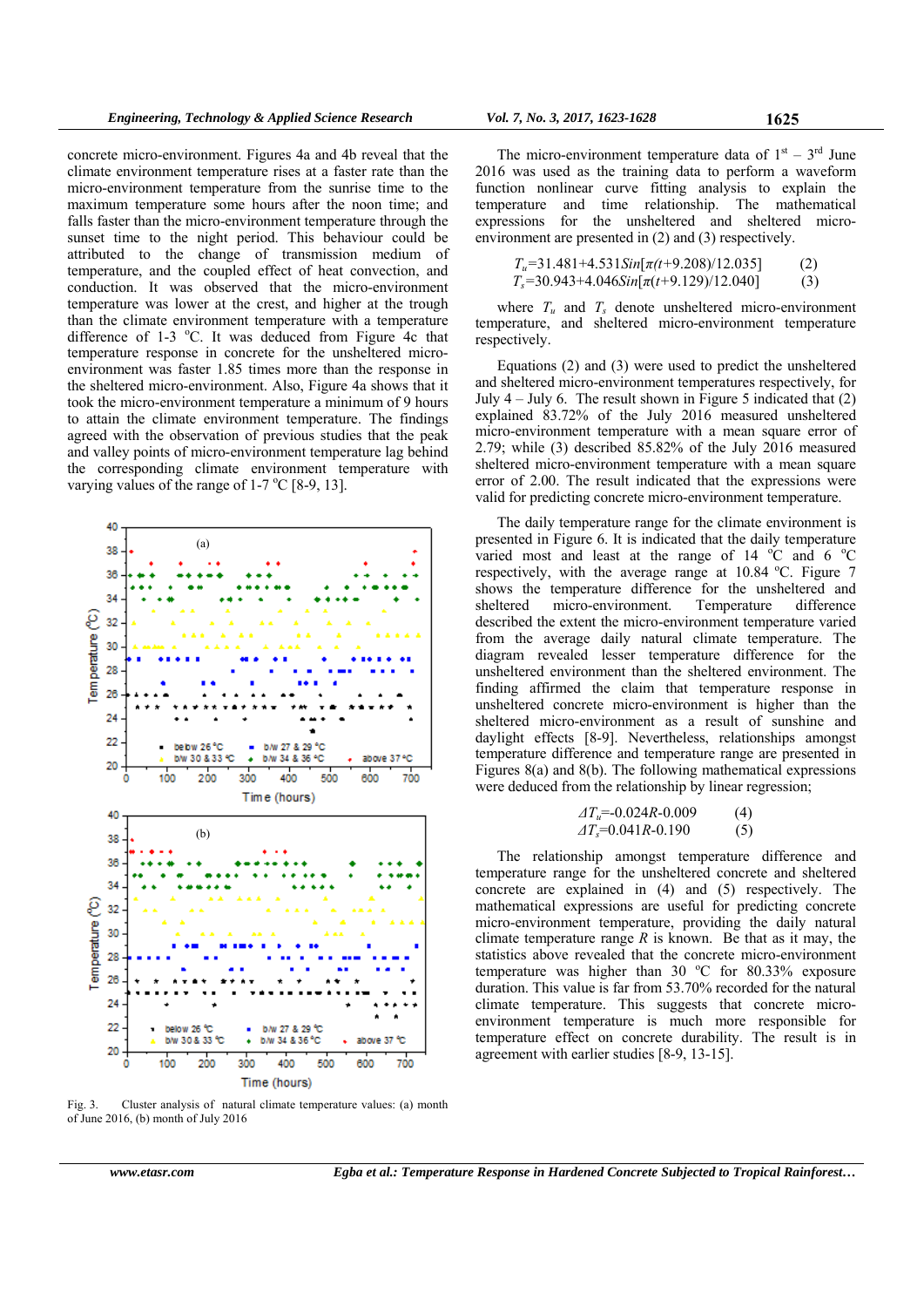

Fig. 4. Hysteresis behaviour of temperature: ture values: (a)  $31<sup>st</sup>$  May –  $3<sup>rd</sup>$ June 2016, (b)  $4<sup>th</sup>$  June – 6<sup>th</sup> June 2016, (c) daily mean temperature values for June and July 2016



Fig. 5. Prediction of temperature response in concrete micro-environment



Fig. 6. Temperature range in the natural climate environment (1st June – 31st July 2016)



Fig. 7. Temperature difference (1st June – 31st July 2016)

*www.etasr.com Egba et al.: Temperature Response in Hardened Concrete Subjected to Tropical Rainforest…*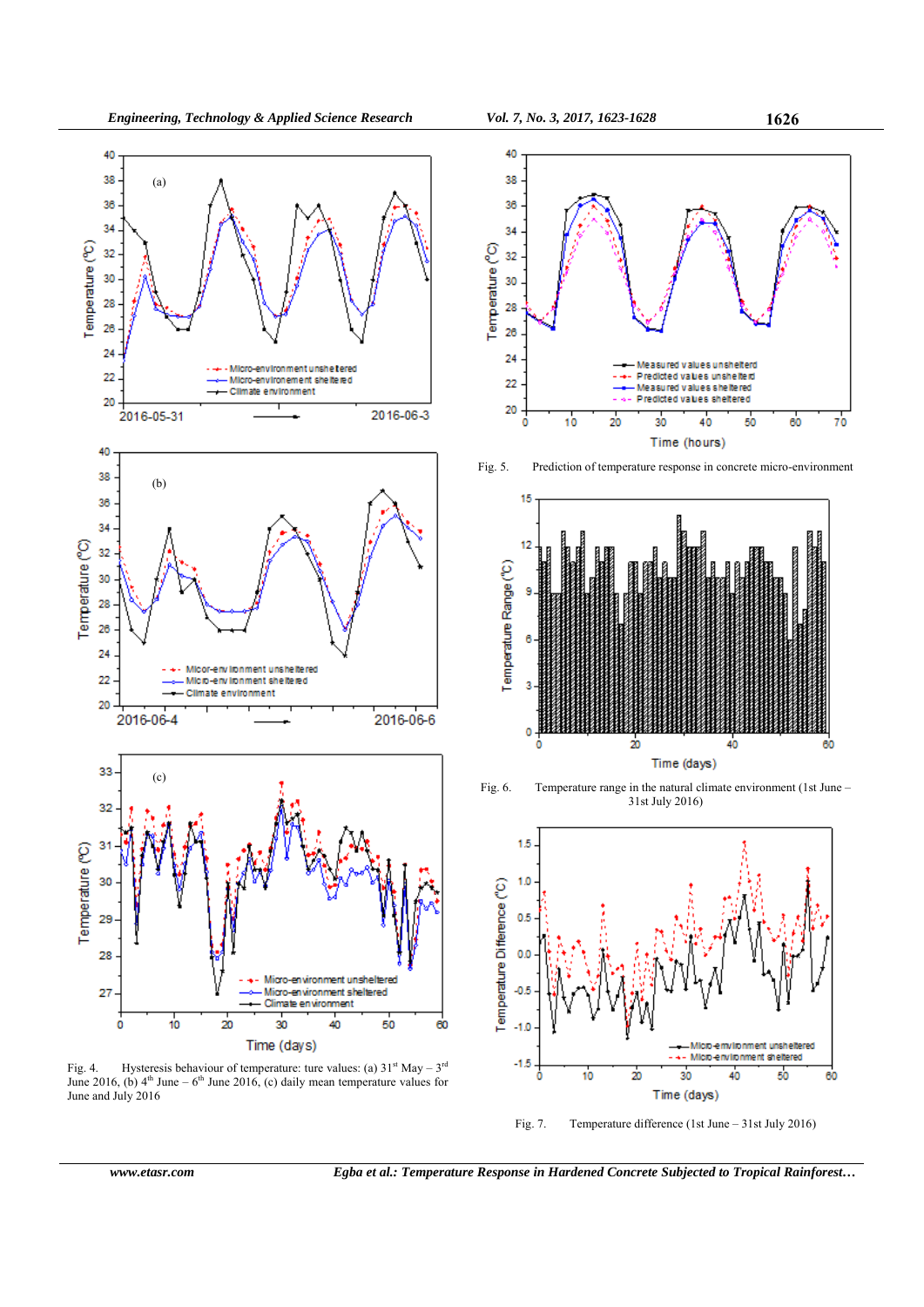

Fig. 8. Relationship between daily temperature range and temperature difference: (a) unsheltered natural environment, (b) sheltered natural environemnt

### IV. CONCLUSION

The present study focused on the analysis of temperature response in concrete. It scrutinised the favourable chances of tropical rainforest environment for concrete deterioration. It also examined the hysteresis behaviour of temperature in concrete. The following deductions were made:

- The natural climate temperature envelop in the tropical rainforest environment of Johor in Malaysia falls within 20 <sup>o</sup>C to 40 <sup>o</sup>C, which is absolutely conducive for concrete deterioration,
- The tropical rainforest environment permits intensified rate of corrosion, since the temperature is often above  $30^{\circ}$ C, 53.70% of time.
- The climate environment temperature rises at a faster rate than the micro-environment temperature from the sunrise time to the maximum temperature some hours after the

noon time; and falls faster than the micro-environment temperature through the sunset time to the night period; as a result of change of transmission medium of temperature, and the coupled effect of heat convection, and conduction.

- The micro-environment temperature was lower at the crest, and higher at the trough than the climate environment temperature with a temperature difference of 1 to 3 $\mathrm{^{\circ}C}$ .
- Temperature response in concrete for the unsheltered micro-environment was 1.85 times faster than the response in the sheltered micro-environment.
- The daily temperature varies most and least at the range of 14 °C and  $6^{\circ}$ C respectively, with the average range of about  $10.84$   $\degree$ C at the tropical rainforest environment.
- The temperature response in unsheltered concrete microenvironment is higher than the sheltered micro-environment as a result of sunshine and daylight effects.

#### ACKNOWLEDGMENT

The authors gratefully acknowledge the support of Ministry of Higher Education Malaysia for the financial assistance, Grant no: 4F528 for this research; and the financial support received from the Research Management Centre (RMC) Universiti Teknologi Malaysia (UTM), Grant no: 10H06, Faculty of Civil Engineering UTM. Also, appreciated are the support of the Management of Ebonyi State University, Abakaliki, Nigeria; the Management of Tertiary Education Trust Fund (TETFUND), Nigeria; as well as the Technicians, Faculty of Civil Engineering UTM.

### **REFERENCES**

- [1] J. Ortiz, A. Aguado, L. Agullo, T. Garcia, "Influence of environmental temperatures on the concrete compressive strength: simulation of hot and cold weather conditions", Cement and Concrete Research, Vol. 35, pp. 1970-1979, 2005
- [2] A. Alhozaimy, R. R. Hussain, R. Al-Zaid, A. Al-Negheimish, "Coupled effect of ambient high relative humidity and varying temperature marine environment on corrosion of reinforced concrete", Construction and Building Materials, Vol. 28, pp. 670-679, 2012
- M. N. Haque, H. Al-Khaiat, B. John, "Climate zone a prelude to designing durable concrete structures in the Arabian Gulf", Building and Environment, Vol. 42, pp. 297-321, 2007
- [4] O. B. Hwan, J. S. Yup, "Effect of material and environmental parameters on chloride penetration profile in concrete structures", Cement and Concrete Research, Vol. 37, pp. 47-53, 2007
- [5] R. Lyons, M. Ing, A. Simon, "Influence of diurnal and seasonal temperature variations on the detection of corrosion in reinforced concrete by acoustic emission", Corrosion Science, Vol. 47 pp. 413-433, 2005
- [6] T. S. Nguyen, S. Lorente, Carcasses, "Effect of the environment temperature on the chloride diffusion through CEM-1 and CEM-V mortars: An experimental study", Construction and Building Materials, Vol. 23, pp. 795-803, 2009
- [7] Y. Xia, H. Hao, G. Zanardo, A. Deeks, "Long term vibration monitoring of an RC slab: temperature and humidity effect", Engineering Structures, Vol. 28, pp. 441-452, 2006
- [8] P. Liu, Z. Yu, F. Guo, Y. Chen, P. Sun, "Temperature response in concrete under natural environment", Construction and Building Materials, Vol. 98, pp. 713-721, 2015